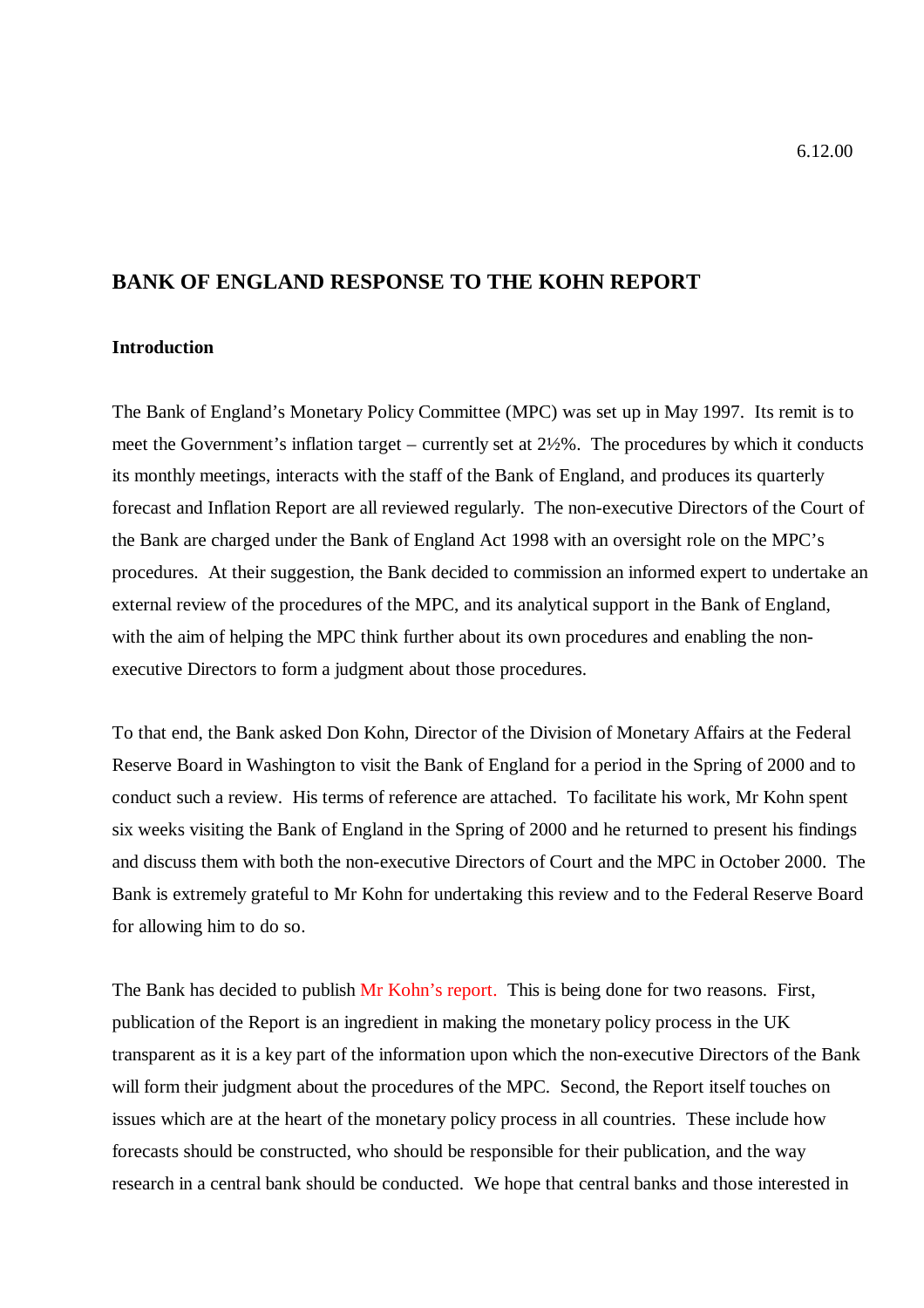the monetary policy process around the world will find the Report useful and may find lessons that apply to them as well as to the Bank of England.

#### **The MPC's Response**

The MPC has discussed the Report which it found very helpful. It accepts the points which Mr Kohn raises, and agrees with most of the suggestions that he makes. Some of these have already been implemented following discussions with Mr Kohn during his visit. The implementation of the remainder is presently under discussion by the Committee. However, on many of the questions raised in the Report, Mr Kohn notes that there are no simple answers. This is particularly true of one important theme which runs through the Report, namely the problem of reconciling individual accountability of MPC members with the need to present a collective message to the public that explains the decisions of the Committee. The Report stresses the need for the MPC to keep these questions under active consideration, a recommendation the Committee warmly accepts.

More generally, the issues raised in the Report can be usefully summarised under four headings. These are:

- (1) Research in support of monetary policy;
- (2) Arrangements for briefing the MPC on the state of the economy;
- (3) The forecast process; and
- (4) The relationship between the MPC and the staff of the Bank of England.
- (1) Research in support of monetary policy

Under a new procedure agreed at the end of 1999, the MPC holds an annual meeting to discuss and agree the research priorities for the Monetary Analysis Division of the Bank for the following year. The first such meeting took place in December 1999. The Report notes that it is important that this research agenda is not simply imposed top-down by the Committee, but allows research ideas to "bubble up" from staff in the Bank. The MPC is aware of this need. The views of the staff are discussed, with those of MPC members, at the annual meeting to set research priorities. At the December 1999 meeting, out of the fifteen proposals agreed by the Committee, eleven were put forward by the staff. The MPC also holds a meeting after each forecast round to set the priorities for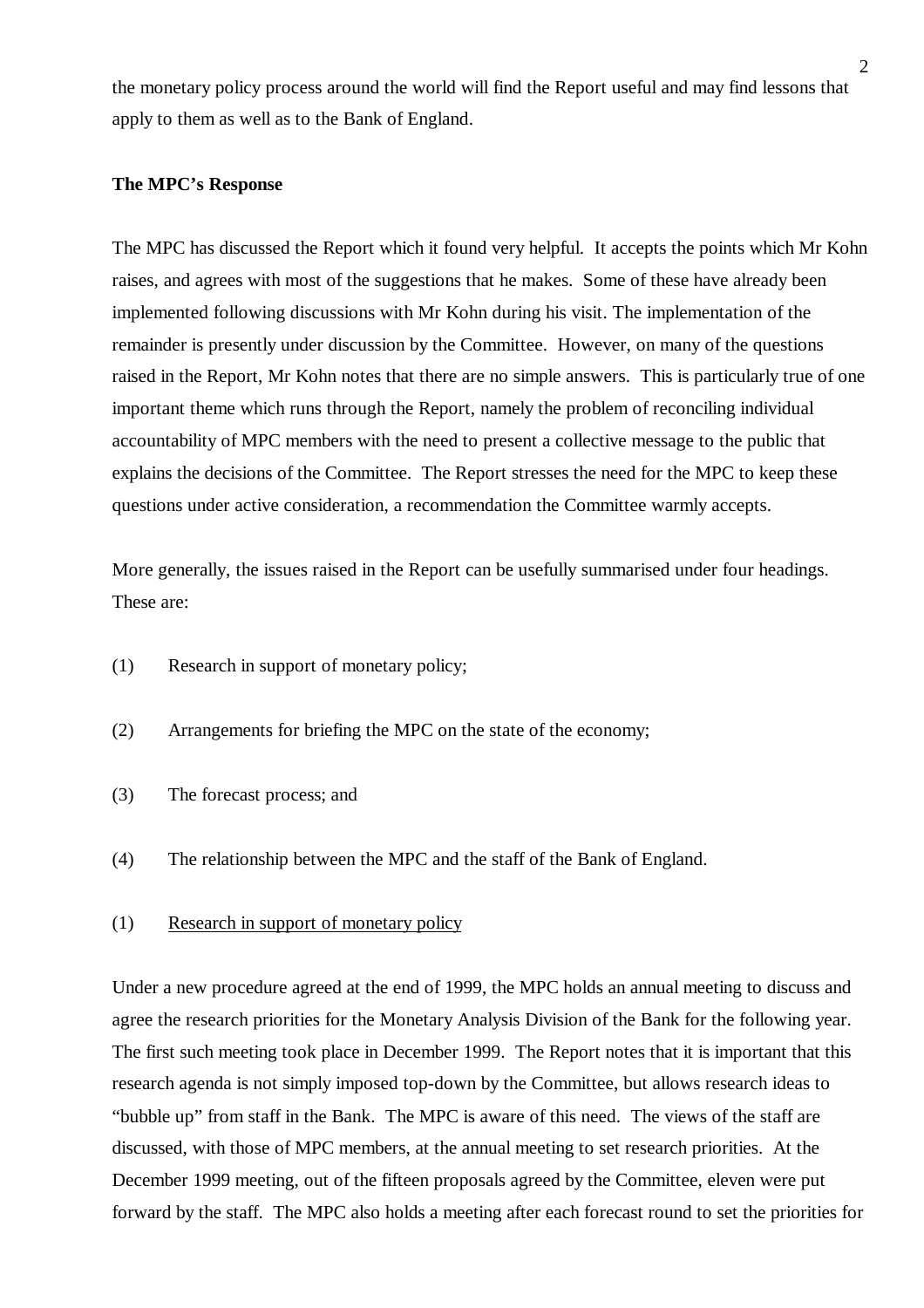research work with a shorter horizon, typically to be done before the next round. However, research can stretch over more than one round, if that is felt to be appropriate. Such intermediateterm research is then discussed by the Committee each quarter.

The Report suggests that increased resources be devoted to the improvement of the models used by the Committee in its forecast process. The MPC agrees that the resources devoted to model development are at present inadequate, and that there is an urgent need to allocate more resources to this task. The Bank will be reviewing its resources for developing its suite of models, including the short-term macroeconometric model, in its next internal budget round.

## (2) Arrangements for briefing the MPC on the state of the economy

The Report suggests that the monthly briefings of the MPC by the staff (known as "Pre-MPC" meetings) be shorter, better focussed and more analytical. The Committee agrees with this suggestion, and, following discussions with Mr Kohn during his visit to the Bank, it has been implemented. The briefings to the MPC have been reduced in length and are now, the Committee believes, better focussed. Heads of Division are also being encouraged to be more analytical in their presentations. But there is a genuine dilemma here. Providing more analytical material, and more views from the staff, will reduce the amount of factual briefing, which some MPC members find useful. The aim of the Pre-MPC briefing is not to generate extensive discussion at that meeting, but rather to provide the information for the Committee to conduct the debate at the MPC meeting itself.

## (3) The forecast process

Many of the substantive issues identified in the Report revolve around the forecast process. There is one common theme that runs through all the suggestions in this area. It is the need for the MPC to explain clearly both the nature of the forecast – described in the *Inflation Report* as the "best collective judgement" - and how it is constructed. In what way is the forecast representative of the view of a majority of the Committee? Is it that of the median voter on the Committee? In other words, what is the relationship between the views of the nine individual members of the Committee and the published forecast? The Report makes clear that there is no simple answer as to how best to present the views of a Committee where the members are both individually and collectively accountable for its actions. The MPC already has discussed this issue on a number of occasions, and will keep it under review. The Report points to a number of costs and benefits of making changes from the present procedures, but does not recommend any one alternative as the preferred choice; all have some drawbacks. This is not an area in which there is a single best approach.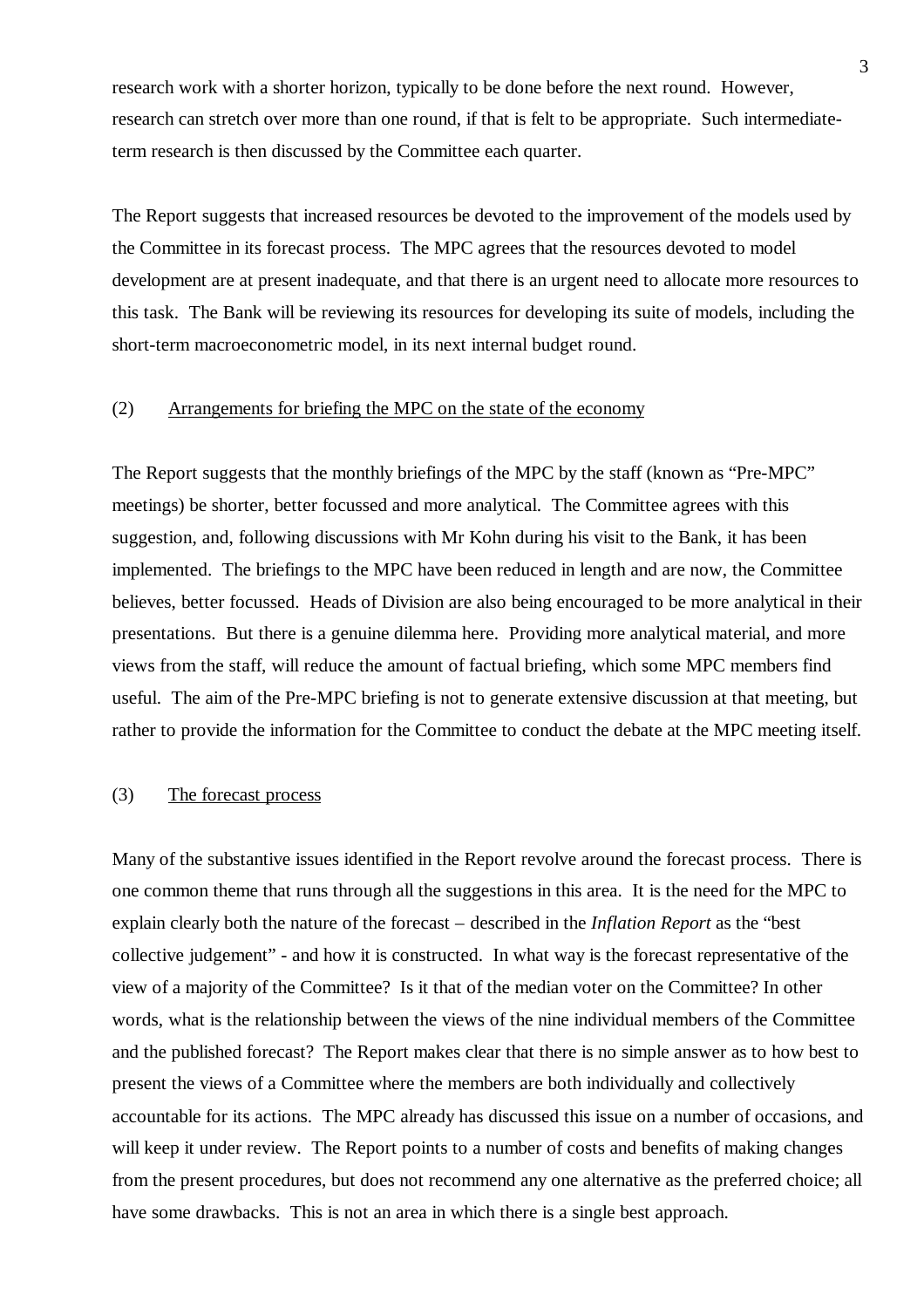The Report discusses five ways in which the published forecast could be said to reflect the "centre of gravity" of the Committee's decision. Each corresponds to a different way of constructing the forecast. This goes to the heart of the difficulty of producing a Committee forecast with nine members whose individual views determine their voting patterns, and who are accountable for those votes. The present method of constructing the forecast ensures that the fan charts do indeed represent the "centre of gravity" of opinion on the Committee, with Table 6.B of the *Inflation Report* providing an indication of the magnitude and source of the main differences of view within the Committee.

A more technical issue related to the forecast concerns the conditioning assumption about interest rates underlying the forecast. At present, the MPC publishes two sets of fan charts. The first is based on the assumption of constant official interest rates throughout the two-year forecast horizon. The second assumes that official interest rates follow market expectations. As the Report points out, trying to condition the forecast on the Committee's own views on the path of future interest rates is problematic. There is no collective view of the Committee on the likely future path of interest rates, and the Committee instead focuses on communicating its views about the likely paths of inflation and output under the assumption that the current level of interest rates is maintained.

The Kohn Report suggests that the Committee treat the two-year forecasting horizon flexibly in *Inflation Reports* as well as policy making. In fact, this is already part of the current forecast process although it may not always be obvious from reading the *Inflation Report*. The Kohn Report also suggests that the MPC should try to explain in more detail the relationship between the forecast for inflation two years ahead and the policy decision. The MPC accepts that this is an area requiring further examination and public explanation and accordingly the November *Inflation Report* contained a box explaining the relationship between the two-year ahead central projection and the policy decision. It also stressed the crucial point that a forecast is a probability distribution, not a point estimate, and that accordingly there is no mechanical link between the central projection and the policy decision.

The Report suggests that there be more evaluation by the Committee of the difference between the outturns and forecasts. Such a comparison has always played a part in the construction of the forecast, and recently more explicit attention has been paid to the details of this. The MPC recognises that more resources need to be devoted to the analysis of past forecast errors, and implementation of this is on the agenda for the next meeting to determine research priorities.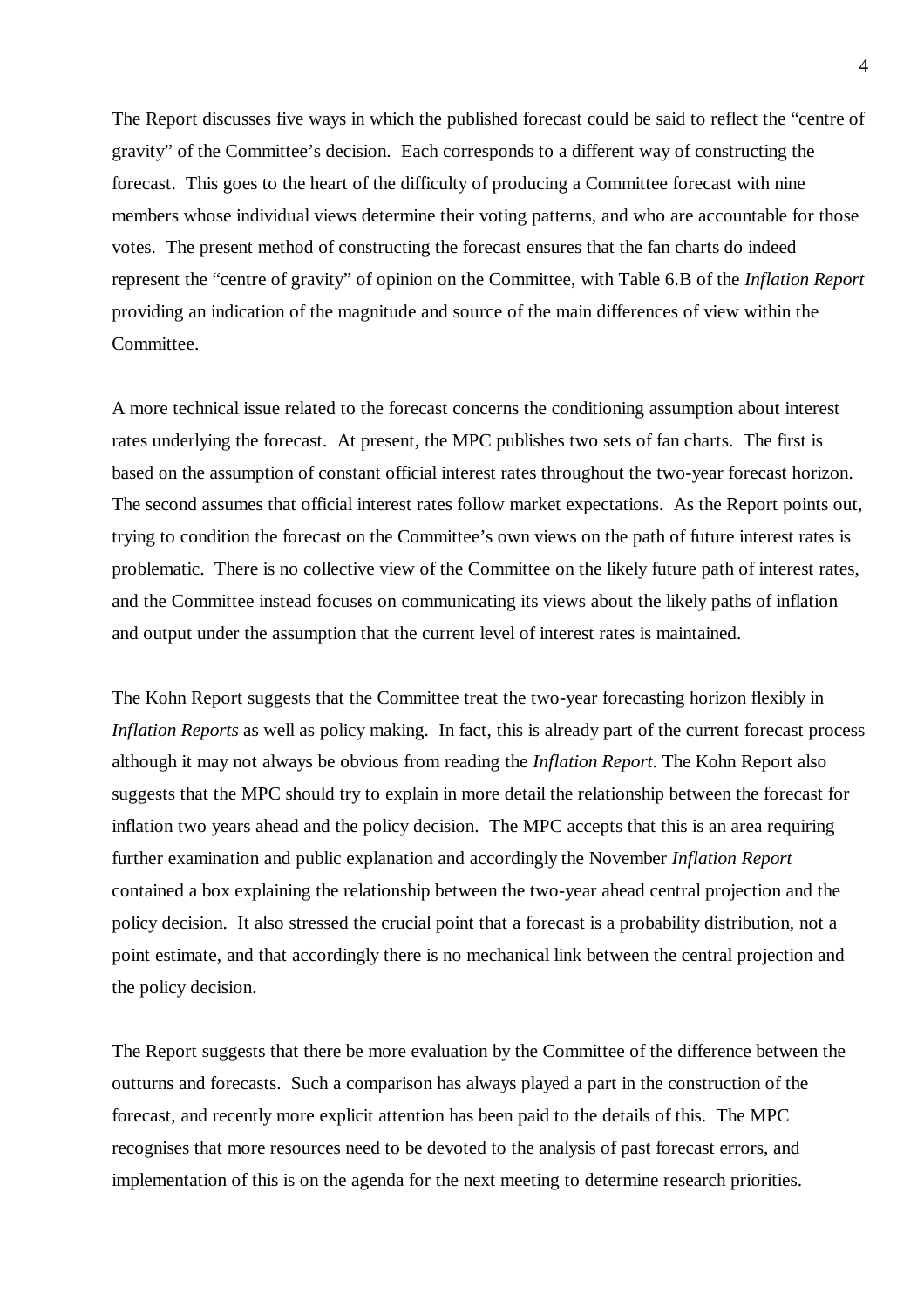Mr Kohn also suggests that the staff play a greater role in the process of producing the forecast. The MPC agrees with this suggestion, and has implemented it. The forecast process now starts with an updating by the staff of the earlier forecast which explicitly considers the implications of recent data and suggests the key issues which the Committee needs to discuss.

The Report contains a number of suggestions as to how the forecast process could be made more efficient. These include: reducing the number of MPC meetings on the forecast; starting the forecast process somewhat later than at present; ensuring that the MPC focuses its discussions on the "big issues" rather than on the detail of constructing the forecast from the bottom up; and enabling the staff to play a greater role. All of these suggestions have been implemented following earlier discussions with Mr Kohn.

## (4) The relationship between the MPC and the staff of the Bank of England

The Report notes the high quality of Bank staff, both in the conjunctural and research areas. It makes some observations and suggestions concerning the relationship between the MPC, on the one hand, and the staff of the Monetary Analysis (MA) Division of the Bank on the other. Amongst other things Mr Kohn identifies the potential impact on MA of the creation of a separate support unit for the external members of the Committee, and the tone of relationships between MA staff and MPC members.

In December 1999 a new arrangement was introduced whereby the external members of the MPC were each provided with two economists to work for them. These new arrangements had only just been introduced at the time of Mr Kohn's visit. The MPC believes that the new arrangements are working well, but the Committee recognises the need to monitor and adapt these arrangements in the light of experience. In particular, the Committee will want to ensure that the allocation of the dedicated researchers of the external members does not lead to reduced interaction between MA staff and the MPC. The Committee recognises the need to maintain an appropriately constructive relationship between MA staff and members of the MPC.

The Report also draws attention to pressure on staff working for the MPC. Bank management is exploring ways of reducing the burdens on staff, through more effective use of IT for example, and efforts in this area will be stepped up. The Report also notes a number of salary and non-salary issues that need to be addressed, and this is in hand. For instance the Bank has recently introduced a "Senior Economist" position alongside the management grade, thus ensuring that progressive career paths are open to staff members with different strengths. There are currently seven such Senior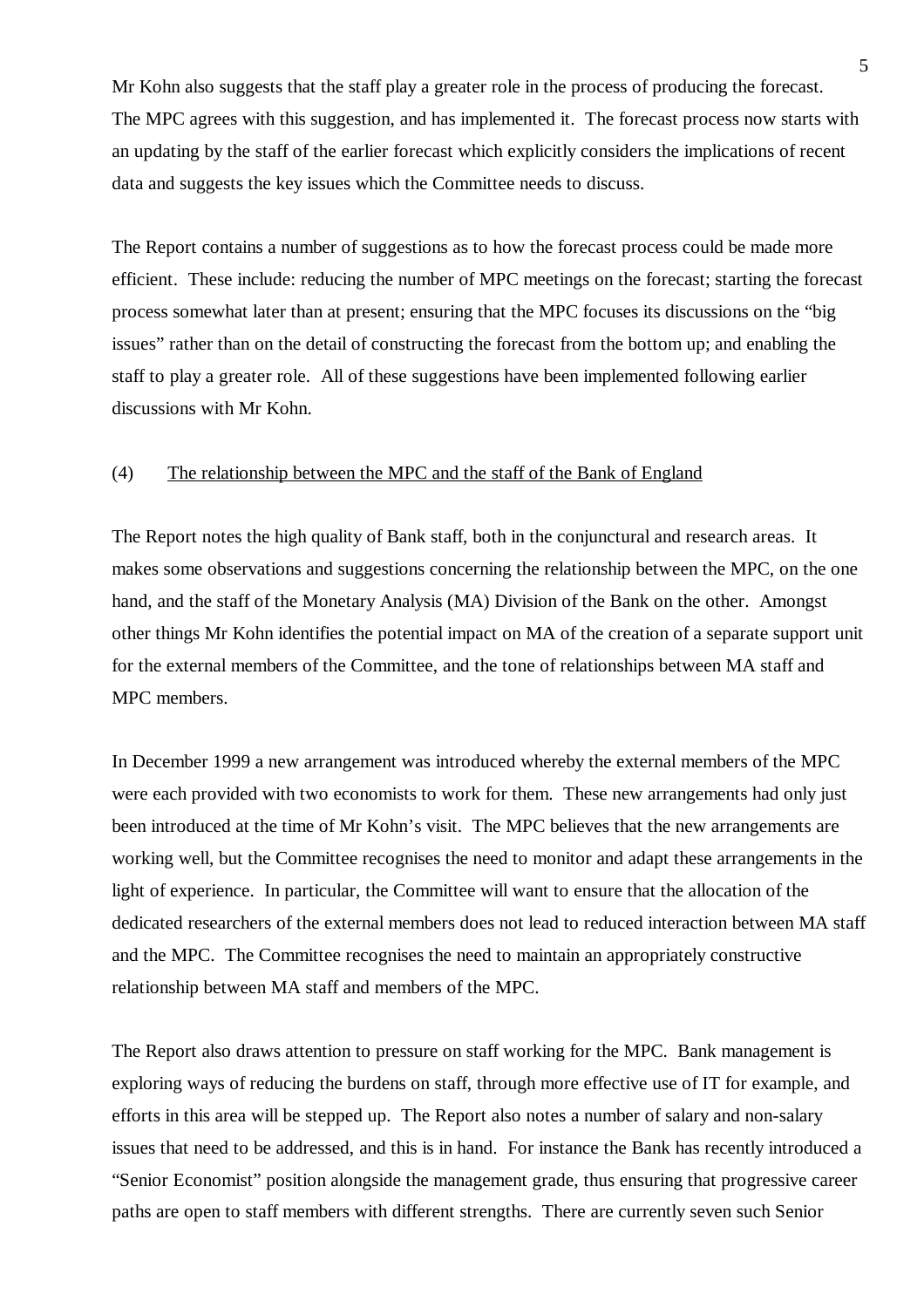Economists, and it is expected that the number will expand as experience levels rise. Finally, the Report emphasised that staff promotion and reward must depend on merit and not be influenced by whether the staff member is working within MA or working for an external member of the MPC. The MPC agrees that the promotion and reward of staff must be, and must be seen to be, entirely meritocratic.

 $\frac{1}{2}$  ,  $\frac{1}{2}$  ,  $\frac{1}{2}$  ,  $\frac{1}{2}$  ,  $\frac{1}{2}$  ,  $\frac{1}{2}$  ,  $\frac{1}{2}$  ,  $\frac{1}{2}$  ,  $\frac{1}{2}$  ,  $\frac{1}{2}$  ,  $\frac{1}{2}$  ,  $\frac{1}{2}$  ,  $\frac{1}{2}$  ,  $\frac{1}{2}$  ,  $\frac{1}{2}$  ,  $\frac{1}{2}$  ,  $\frac{1}{2}$  ,  $\frac{1}{2}$  ,  $\frac{1$ 

In conclusion, both the MPC and the Bank welcome the thoughtfulness and perceptive insights which Don Kohn has provided in his report. We recognise that it is unusual for a central bank to publish such an external review of its work. But we believe that both our monetary policy process and public understanding of that process will benefit from publication, and we hope that the Kohn Report will also be useful to others.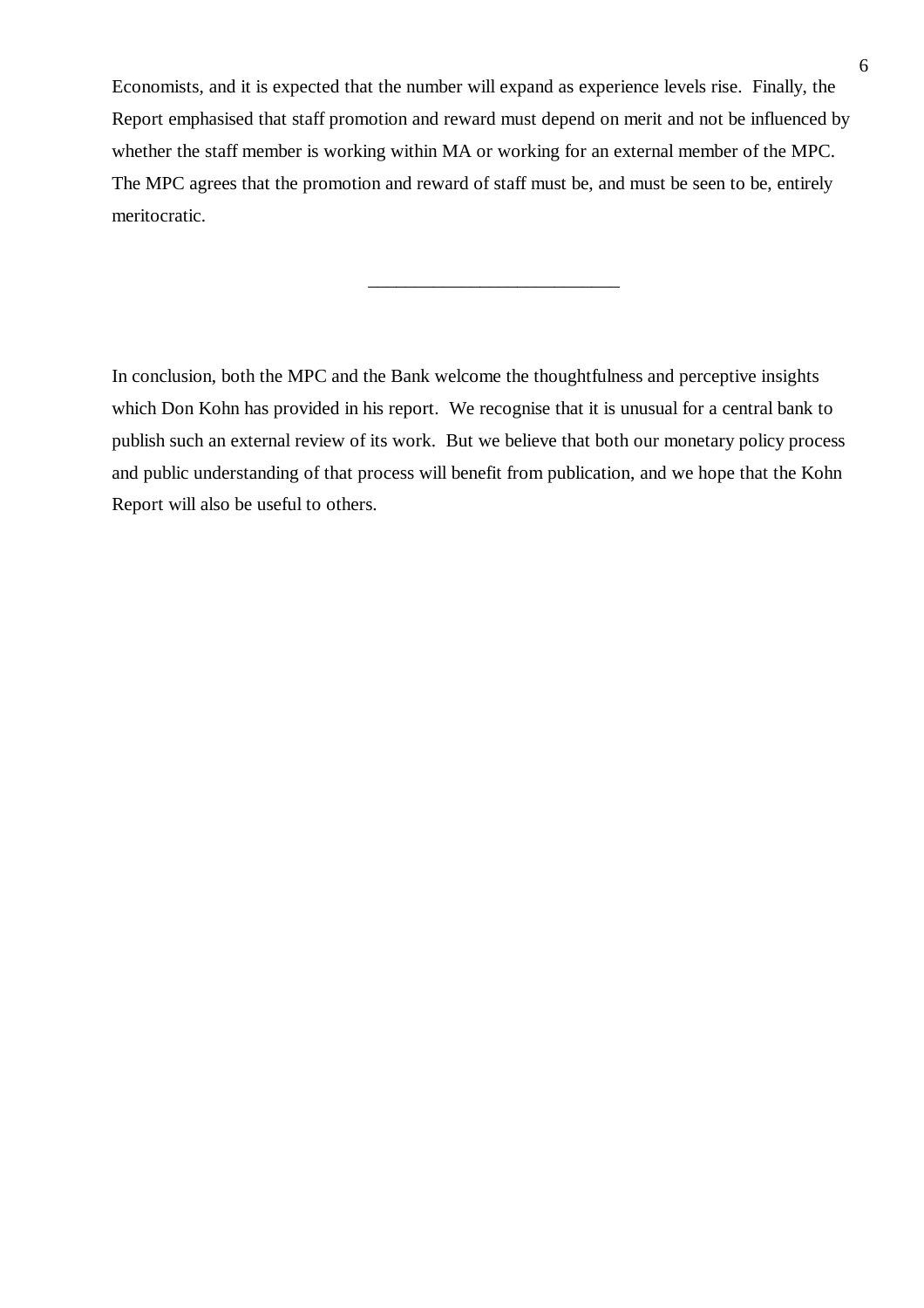## **ANNEX : REMIT FOR DON KOHN'S REVIEW OF MPC PROCEDURES**

The Monetary Policy Committee (MPC) is a Committee of the Bank of England constituted by the Bank of England Act 1998, with responsibility for formulating the United Kingdom's monetary policy. The MPC meets monthly to determine interest rates.

The non-executive Directors of the Bank of England (NEDs) have a statutory requirement to keep under review the procedures followed by the Monetary Policy Committee, including whether the Monetary Policy Committee has collected the regional, sectoral and other information necessary for the purpose of formulating monetary policy.

You have kindly agreed to undertake a review of the MPC procedures. On behalf of the Court of Directors, we would like you to consider the following issues:

## Written briefing for the MPC

- − How does the quality compare with the briefing prepared by the Federal Reserve or other examples of best practice?
- − Is it provided in the appropriate quantity?
- − Do the notes provide the appropriate amount of information?
- − Can you detect any bias, in a policy sense, from what is provided?
- − Does the briefing adequately address regional and sectoral issues, and how does it compare with the Fed in this regard or other central banks with which you are familiar?
- − Do you have any comments on the way information is disseminated, that is by paper, email, or intranet?
- − Apart from the answers to the above questions, do you have any suggestions as to how the briefing could be improved?

#### Pre-MPC briefing meeting

- − How does the quality compare with similar oral briefings at the Federal Reserve or other examples of best practice?
- − Does the meeting provide the appropriate quantity of information?
- − Are there any data, which are missing from the presentations, or are there data which are superfluous?